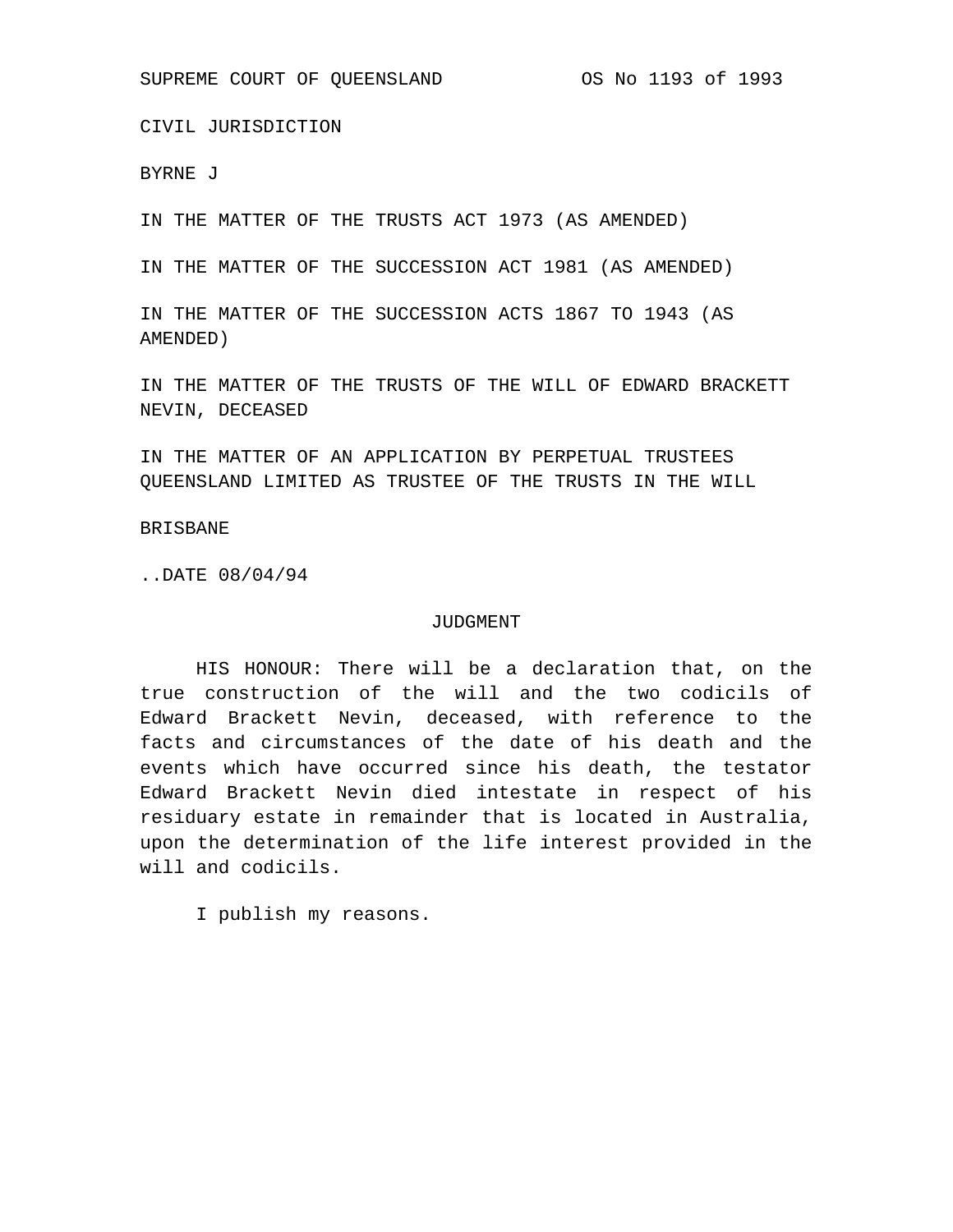...

HIS HONOUR: The costs of all parties of and incidental to the application are to be taxed as between solicitor and own client and paid out of the estate.

-----

## IN THE SUPREME COURT OF QUEENSLAND O.S. No. 1193 of 1993

Before Mr Justice Byrne

[Re Nevin and Perpetual Trustees Queensland Limited]

IN THE MATTER of the *Trusts Act 1974*

- and -

IN THE MATTER of the *Succession Act 1981*

- and -

IN THE MATTER OF THE *Succession Act 1867*

 $-$  and  $-$ 

IN THE MATTER of the trusts of the will of EDWARD BRACKETT NEVIN late of 320, 42nd Street, New York, in the State of New York, United States of America, Retired Military Officer, Deceased

- and -

IN THE MATTER of an application by PERPETUAL TRUSTEES QUEENSLAND LIMITED as trustee of the trusts in the will

JUDGMENT - BYRNE J.

Judgment delivered 08/04/1994

**CATCHWORDS**: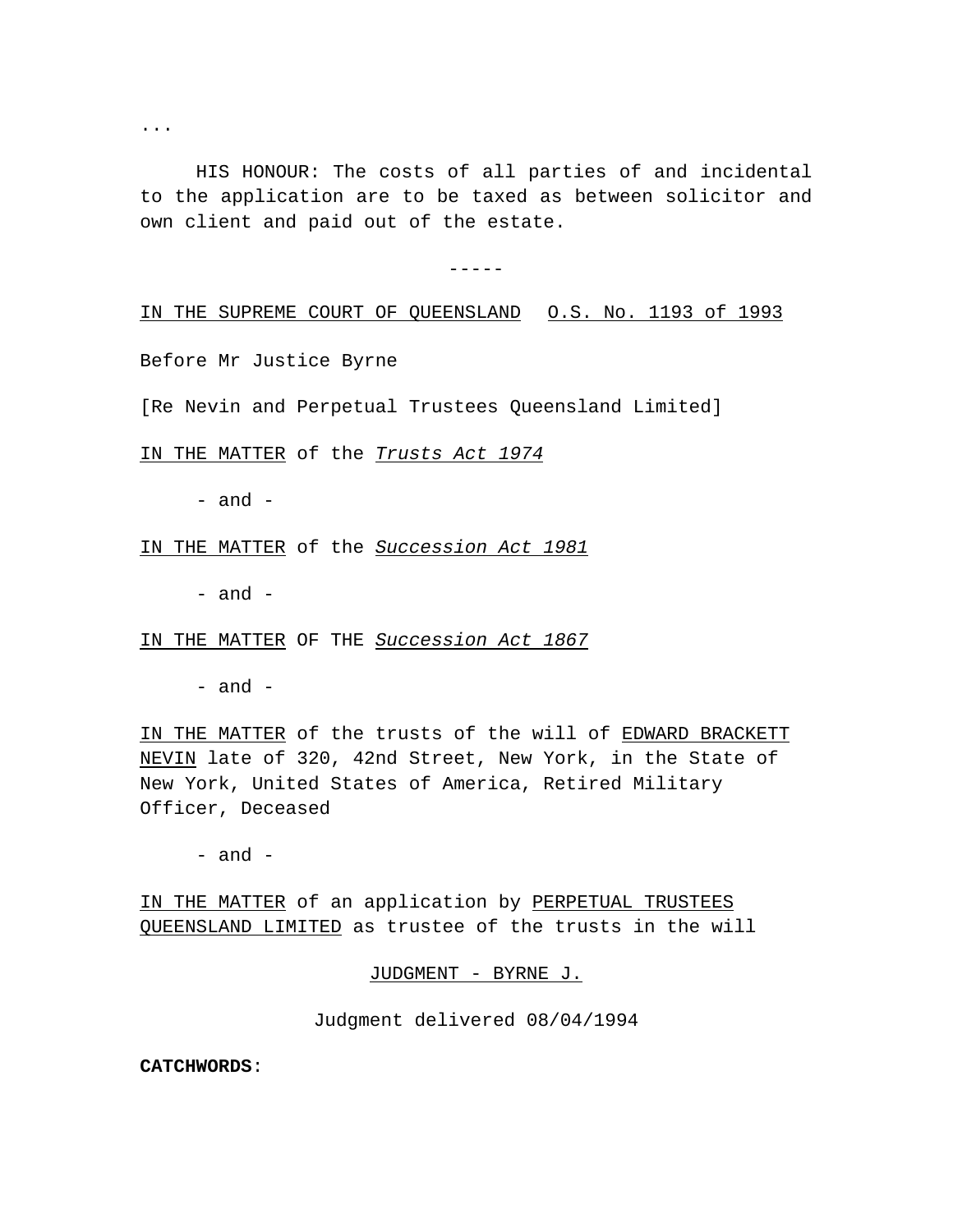## **Wills - interpretation.**

| Counsel: | A.M. Wilson for the applicant                            |
|----------|----------------------------------------------------------|
|          | G.H. Brandis for the Corporation of the                  |
|          | Synod of the Diocese of Brisbane                         |
|          | R.M. Derrington for Ms Nevin                             |
|          | Solicitors: McCullough Robertson for the applicant       |
|          | Flower and Hart for the Corporation of the               |
|          | Synod of the Diocese of Brisbane                         |
|          | de Groot and Co for Ms Nevin                             |
| Hearing  | 8 December 1993; 6 April 1994                            |
| date:    |                                                          |
|          | IN THE SUPREME COURT OF OUEENSLAND 0.S. No. 1193 of 1993 |

IN THE MATTER of the *Trusts Act 1974*

- and -

IN THE MATTER of the *Succession Act 1981*

- and -

IN THE MATTER OF THE *Succession Act 1867*

 $-$  and  $-$ 

IN THE MATTER of the trusts of the will of EDWARD BRACKETT NEVIN late of 320, 42nd Street, New York, in the State of New York, United States of America, Retired Military Officer, Deceased

- and -

IN THE MATTER of an application by PERPETUAL TRUSTEES QUEENSLAND LIMITED as trustee of the trusts in the will

JUDGMENT - BYRNE J.

Judgment delivered 08/04/1994

E.B. Nevin died in New York city, where he was domiciled, on 29 April 1975. He was 74. He left a will and two codicils relating to his Australian estate. The will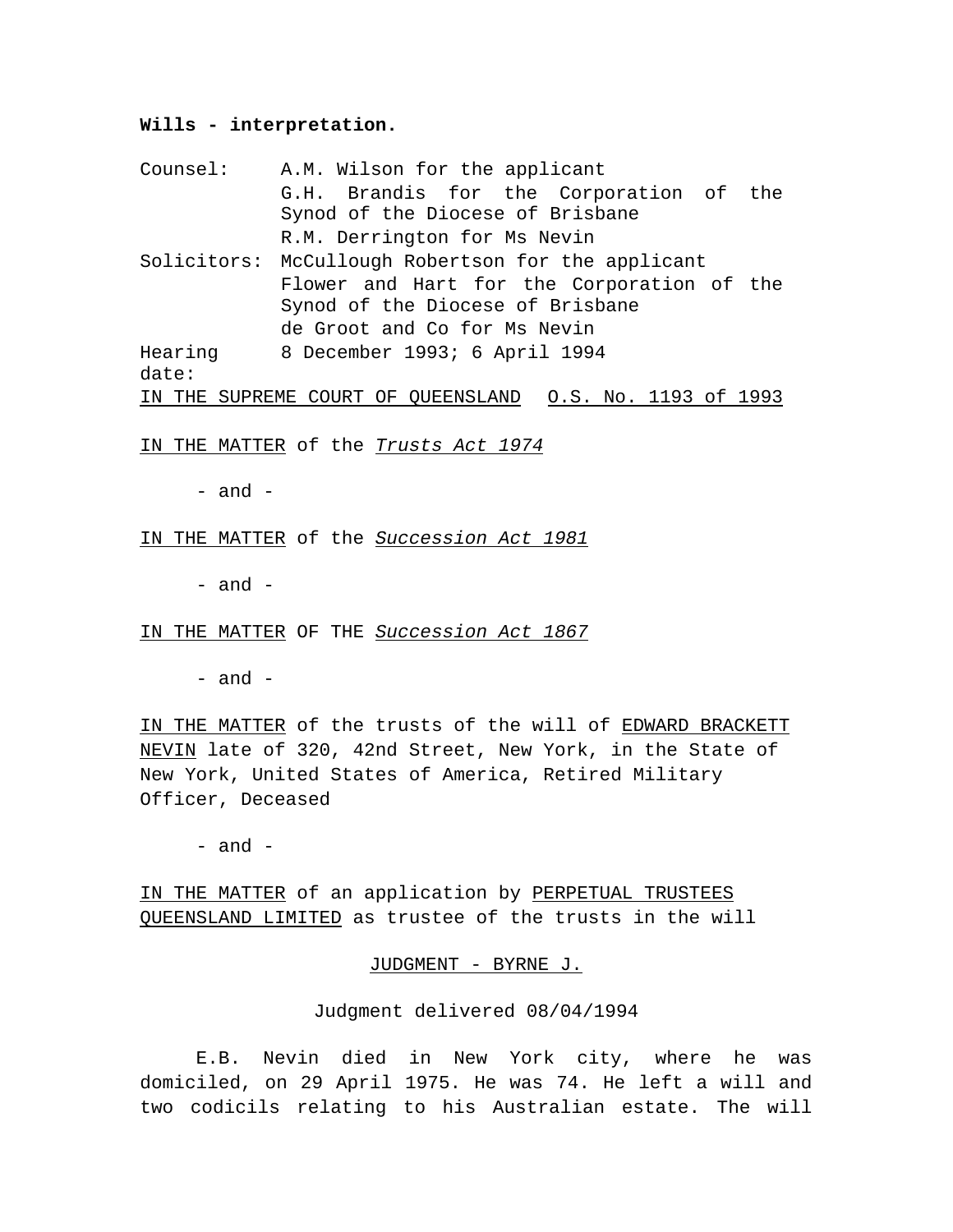was made on 16 May 1955, the first codicil on 2 August 1955 and the second codicil about four months later. The testator was survived by his only child, Patricia Nevin, who was born on 26 January 1931. This application concerns the meaning of the first codicil ("the codicil"). The principles of interpretation to be applied are those of the law of Queensland, as the deceased requested by cl. 2 of his will. $1$ 

The codicil substituted a new cl. 5 stipulating that all the Australian estate remaining after discharge of liabilities was to be held "upon the following trusts:—

- (a) To pay one-tenth part of the net income thereof unto ... WILFRED MANNING HALL ... during his lifetime and after his death to pay such income to my daughter PATRICIA NEVIN during her lifetime;
- (b) To pay a further one-tenth part of the net income thereof to my friend DR. EDWARD ARNOLD BURKHART and his wife KAY BURKHART ... during their joint lives ... and after the death of either of them to pay the same to the survivor during his or her life and upon the death of the survivor to pay such income to ... Patricia Nevin during her lifetime;
- (c) To pay a further five-tenths part of the net income thereof to ... Patricia Nevin during her lifetime;
- (d) To accumulate the remaining three-tenths part of the net income thereof and to invest the same as an accretion to capital in any of the securities or investments hereinafter authorised for a period of twentyone years from the date of my death or during the lifetime of ... Patricia Nevin (whichever period is the shorter) and to pay the resulting income from such accumulation and investment in the manner and to the persons and in the proportions hereinbefore

<sup>1</sup> cf. re Lungley (deceased) [1965] S.A.S.R. 313, 316-317.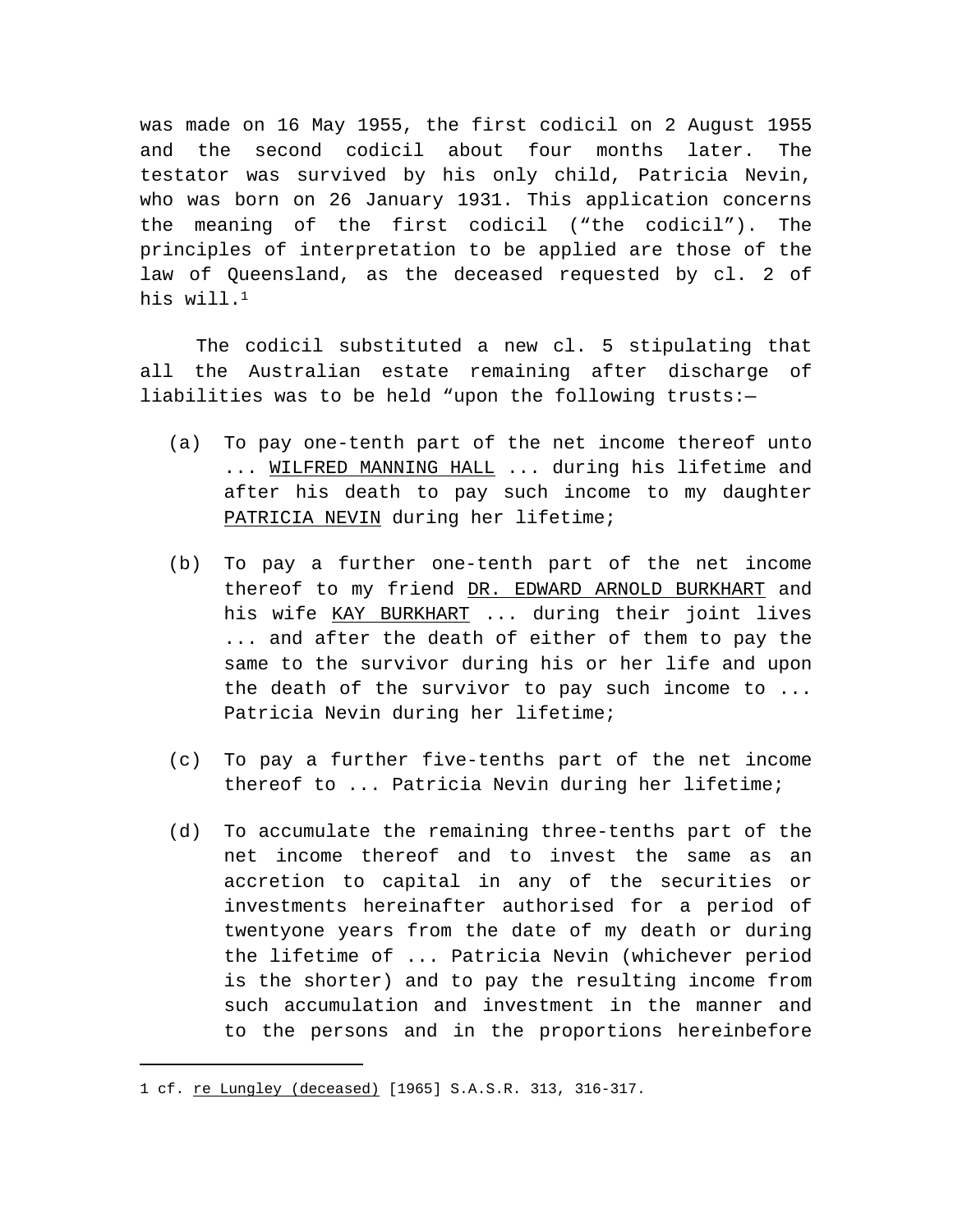described and at the end of twentyone years from my death or on the death of ... Patricia Nevin (whichever period is the shorter) to pay the remaining three-tenths part of the net income and the resulting income from any accretion thereof in the manner and to the persons and in the proportions hereinbefore described;

- (e) Subject as aforesaid as to both capital and income of my Australian estate UPON TRUST for all and every the children or the child (if only one) of my said daughter who being sons or a son shall attain the age of twentyone years or being daughters or a daughter shall attain that age or previously marry and if more than one in equal shares as tenants in common;
- (f) IF ... Patricia Nevin has died or shall die before me without issue who being sons or a son shall attain the age of twentyone years or being daughters or a daughter shall attain that age or previously marry THEN I DIRECT my Trustee to stand possessed of my Australian estate both capital and income upon the following trusts:—
- (i) TO pay four-fifths part of the income thereof for such hospital established in Brisbane ... as my Trustee in its absolute discretion shall determine ... which shall from time to time be conducting research work for the prevention relief and treatment of cancer for the benefit of such hospital in carrying out such work AND I FURTHER DIRECT AND DECLARE that if my Trustee in its absolute discretion shall decide that there is no such hospital in Brisbane at the date of my death conducting such work as aforesaid or if at any time thereafter there is no such hospital continuing to conduct such work then UPON TRUST for THE CORPORATION OF THE SYNOD OF THE DIOCESE OF BRISBANE to be applied by it for the aid and care of cancer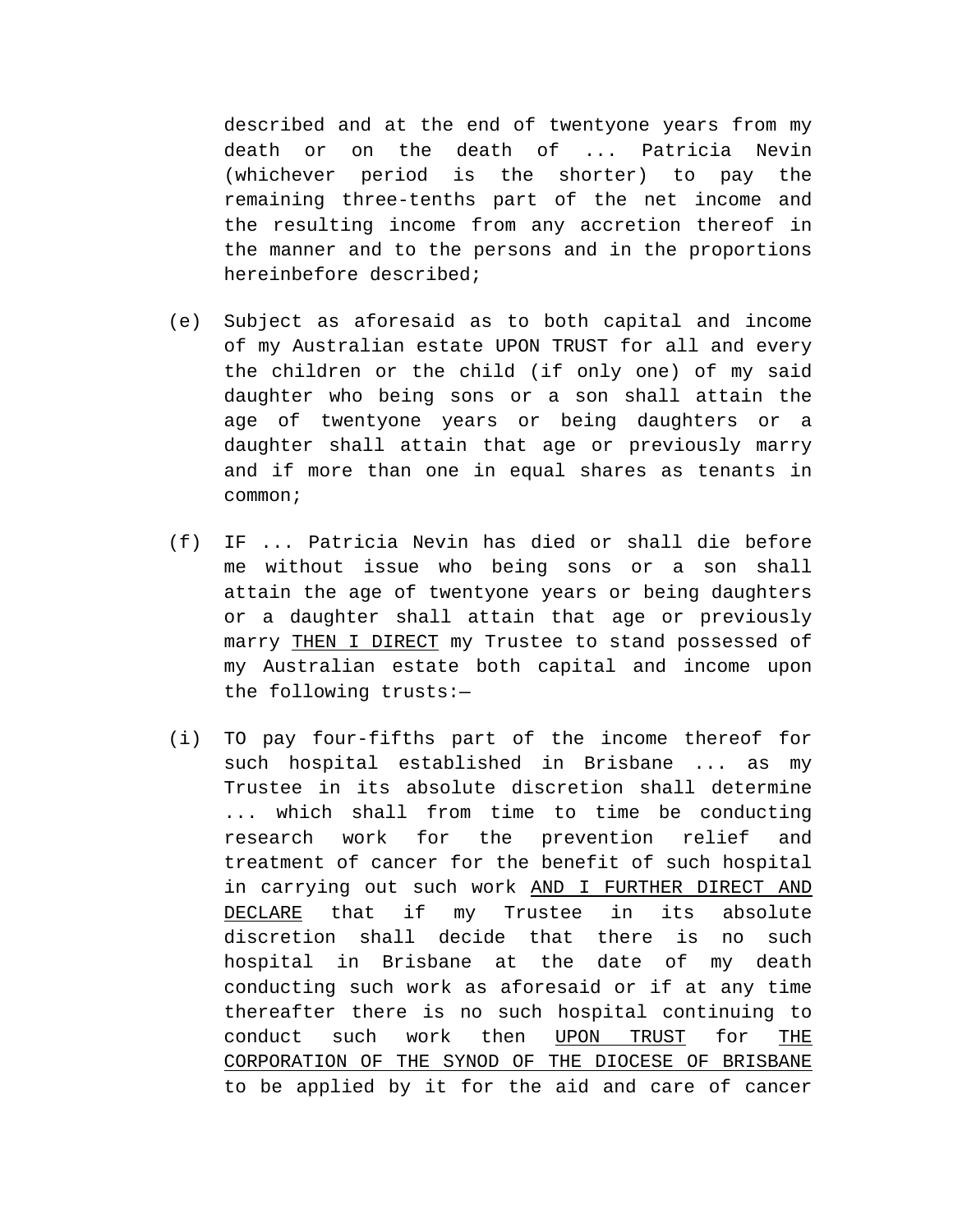patients of St. Martins Hospital Ann Street ... absolutely;

- (ii) TO accumulate the remaining one-fifth part of the net income thereof and invest the same as an accretion to capital in any of the securities or investments hereinafter authorised for a period of twentyone years from the date of my death and to pay the resulting income from such accumulation and investment to the hospital or institution entitled to receive the income directed to be paid under the terms of the preceding sub-paragraph (i) hereof;
- (iii) After the expiration of twentyone years as aforesaid to pay the whole of the said one-fifth part of the net income (including any income from such accumulation and investment as shall be then accrued and undistributed) to such hospital or institution as shall be determined by my Trustee in manner aforesaid."

Mr W.M. Hall and Dr E.A. Burkhart have since died. Mrs Dow (formerly Mrs Burkhart) is 93. Ms Nevin has no children and, on the medical and other evidence, no prospect of becoming a parent. The fact that Ms Nevin will die without issue accounts for this application. The question is whether, on the proper construction of the will and the codicil, the residuary estate expectant upon the determination of the life interests of Ms Nevin and Mrs Dow goes on intestacy or else is to be dealt with in accordance with cl. 5(f) of the codicil.

Clauses 5(a)-(d) establish entitlements to income until the death of the last of the life tenants. Then, by cl. 5(e), upon the extinction of those life interests, the capital and income are to be held for the benefit of children of Ms Nevin. Their entitlements were to vest once they reached twenty-one or, if daughters, on earlier marriage. A logical scheme for disposing of the entire Australian estate would next have dealt with the contingency that Ms Nevin died without descendants. But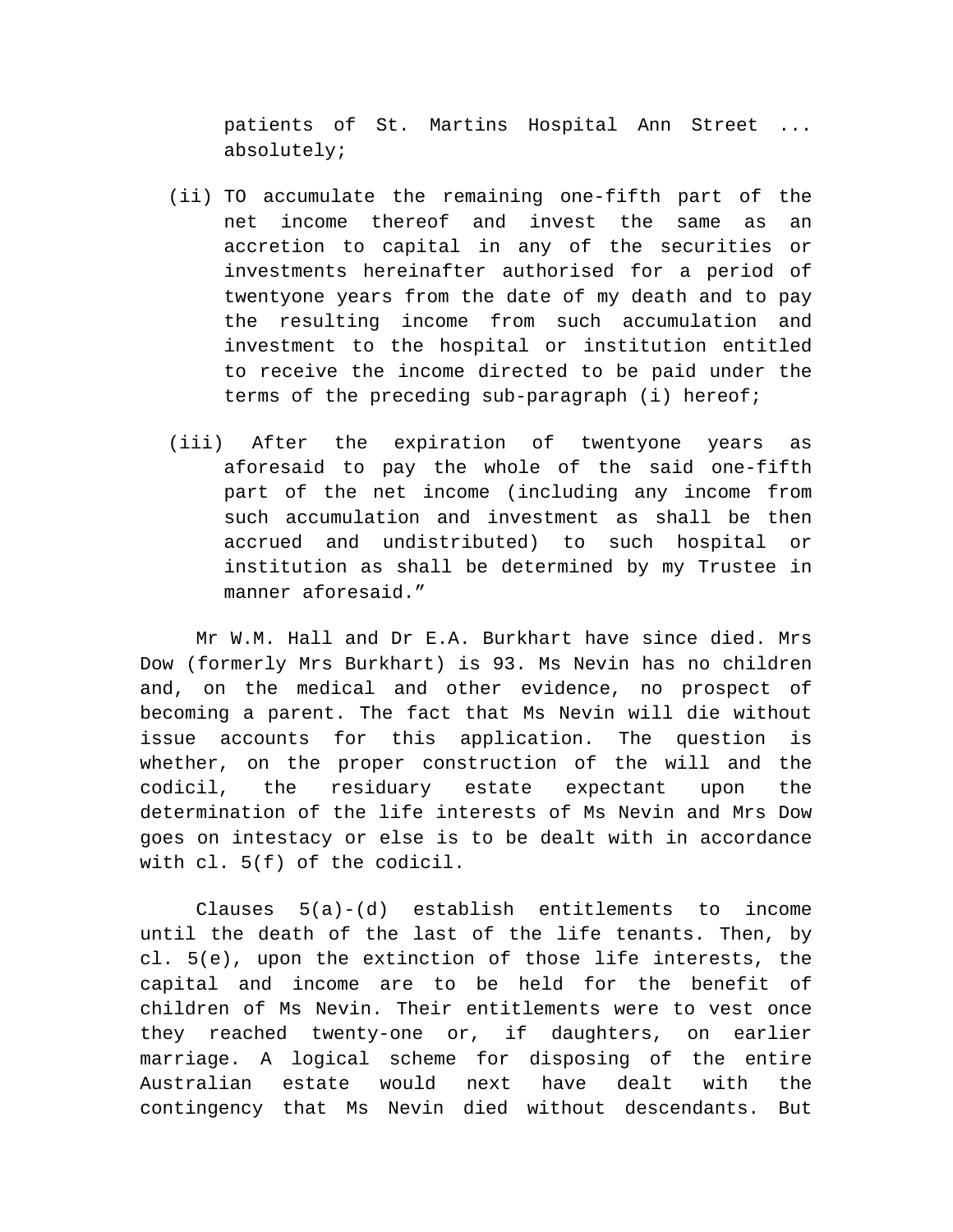subcl. (f), the only other dispositive provision, instead begins with words which at first blush seem directed to a different contingency. The expression "if ... Patricia Nevin has died or shall die before me without issue ..." is somewhat cryptic. However, according them the meaning the words naturally suggest in the context of a will, the words appear to be an inelegant attempt to describe the same event, viz. that the testator's daughter predeceases him without children.<sup>2</sup> If so, the codicil has failed to anticipate that Ms Nevin would survive her father but die childless and a partial intestacy will result.

The Court generally favours a construction of words of doubtful import which will avoid an intestacy because the general scheme of the will usually discloses an intention to dispose of the entire estate.<sup>3</sup> Mr Brandis relies on this inclination in submitting that the words which matter most should be read as though the testator had written "... has died (by the time of my death) or shall die (thereafter) without issue The words "before me", or so Mr Brandis contends, have been included by mistake and the testator's intention, as disclosed by the whole instrument, can be given effect to only by a construction which elides "before me". Such an interpretation avoids a partial intestacy. Unfortunately, it also empties "before me" of all content. Despite that, the construction for which Mr Brandis contends has some appeal.

Clause 5(e) provides for grandchildren to take, and whether or not Ms Nevin survives. So it might have been expected that the testator would make the subcl. (f) bequests dependent on the contingency that no grandchild,

<sup>2</sup> It is clear enough from the context that "issue" means children: cf. Perpetual Trustee Co. Ltd v. Wright (1987) 9 N.S.W.L.R. 18.

<sup>3</sup> See Re Scott deceased: Public Curator of Queensland v. Hass [1957] St.R.Qd. 507, 510; Re East, deceased [1964] Q.W.N. 16.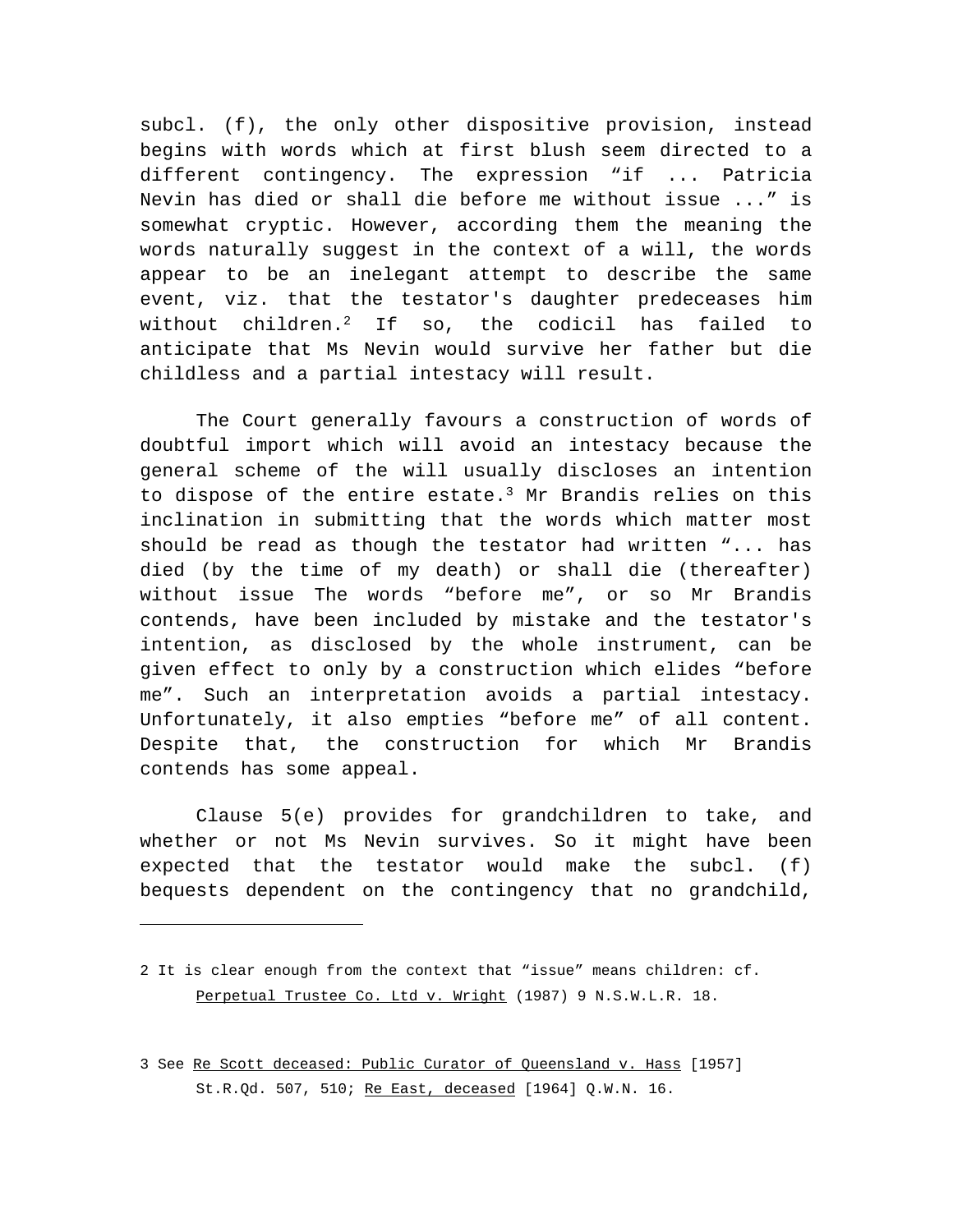whether born before or after the testator's death, attained the age of twenty-one or, if female, married earlier. Mr Brandis contends that this is what the testator has attempted to achieve in the opening words of subcl. (f). The testator, he submits, was directing his mind to two distinct eventualities: (i) that Ms Nevin is alive when the codicil is made but "has died" childless before the date from which the will is to speak, i.e. the time immediately preceding the testator's death; and (ii) that she "shall die" childless after the testator's death. This result has its attractions. First, it avoids a partial intestacy. Secondly, it is congruent with subcl. (e), because it comprehends both relevant possibilities, not just the possibility of Ms Nevin's dying before her father. Thirdly, it gives separate meanings to "has died" and "shall die": the expressions encompassing both Ms Nevin's predeceasing him and her later death.

There are, however, reasons for preferring an interpretation of the codicil which gives some effect to "before me"; and, in my opinion, the trusts created by subcl. (f) cannot take effect now that Ms Nevin has survived. The directions to the trustee in the subclause indicate as much, but before discussing their significance, the meaning of "has died or shall die ..." should be mentioned.

The interpretation suggested by Mr Brandis depends to an extent on reading "has died or shall die before me ..." in subcl. (f) as speaking from the moment before death. In submitting that the expression should be understood in that sense, Mr Brandis mentioned the presumption created by s. 28(a) of the *Succession Act 1981* that "unless a contrary intention appears by the will, the will is to be construed, with reference to the property comprised in it, to speak and take effect as if it had been executed immediately before the death of the testator." Looked at in this light, it is said that the inclusion of "before me" must be an error. If the will speaks from the moment before death, then (i) if "before me" relates to "has died", "before me"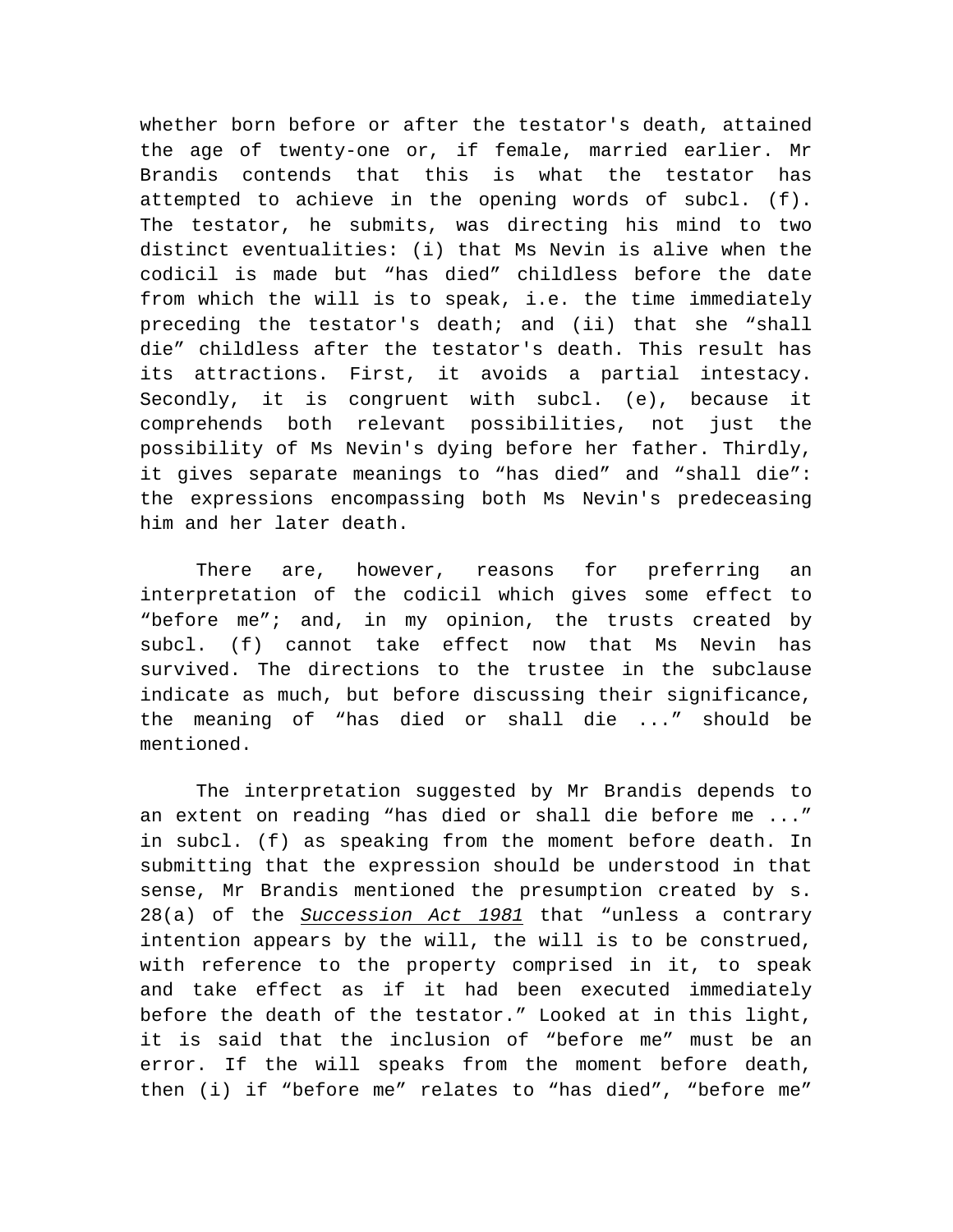is surplusage; and (ii) if "before me" qualifies "shall die", the words lead to an absurdity.

But this argument draws too much from the s. 28(a) presumption, which is concerned with "the property comprised" in the will,<sup>4</sup> not with such a contingency as the testator is addressing in the opening words of subcl. (f). The expression "has died or shall die before me ...", though its meaning would have been clearer had commas had been inserted after "died" and "me", seems designed to avoid the ambiguity which would arguably have arisen if the testator had simply said "dies before me" and, unbeknown to him, his daughter was already dead.<sup>5</sup> In short, there is no justification for construing "has died" as referring to a death after execution of the codicil. Nor should "shall die before me" be held to mean "shall die after me". The choice of words is directed to two possibilities, but both are exhausted if Ms Nevin predeceases her father.

This brings me to the consideration that the trust created by subcl. (f) is of the same estate, and commences on the same date (the testator's death), as the trusts arising under subcl. (a)-(d).

The first direction in subcl. (f) requires the trustee to pay a stated proportion of the income to a private hospital satisfying nominated criteria. If, as the subclause says, "there is no such hospital .... at ... death the income is to be paid to the Corporation of the Synod of the Diocese of Brisbane. This direction presupposes that it takes effect, if at all, from death.

<sup>4</sup> cf. Amyot v. Dwarris [1904] A.C. 268, 271-272; Theobald Wills 15th ed. pp. 240-241.

<sup>5</sup> There is nothing to show that the testator was aware of his daughter's state of health when the codicil was executed, apparently in New York.